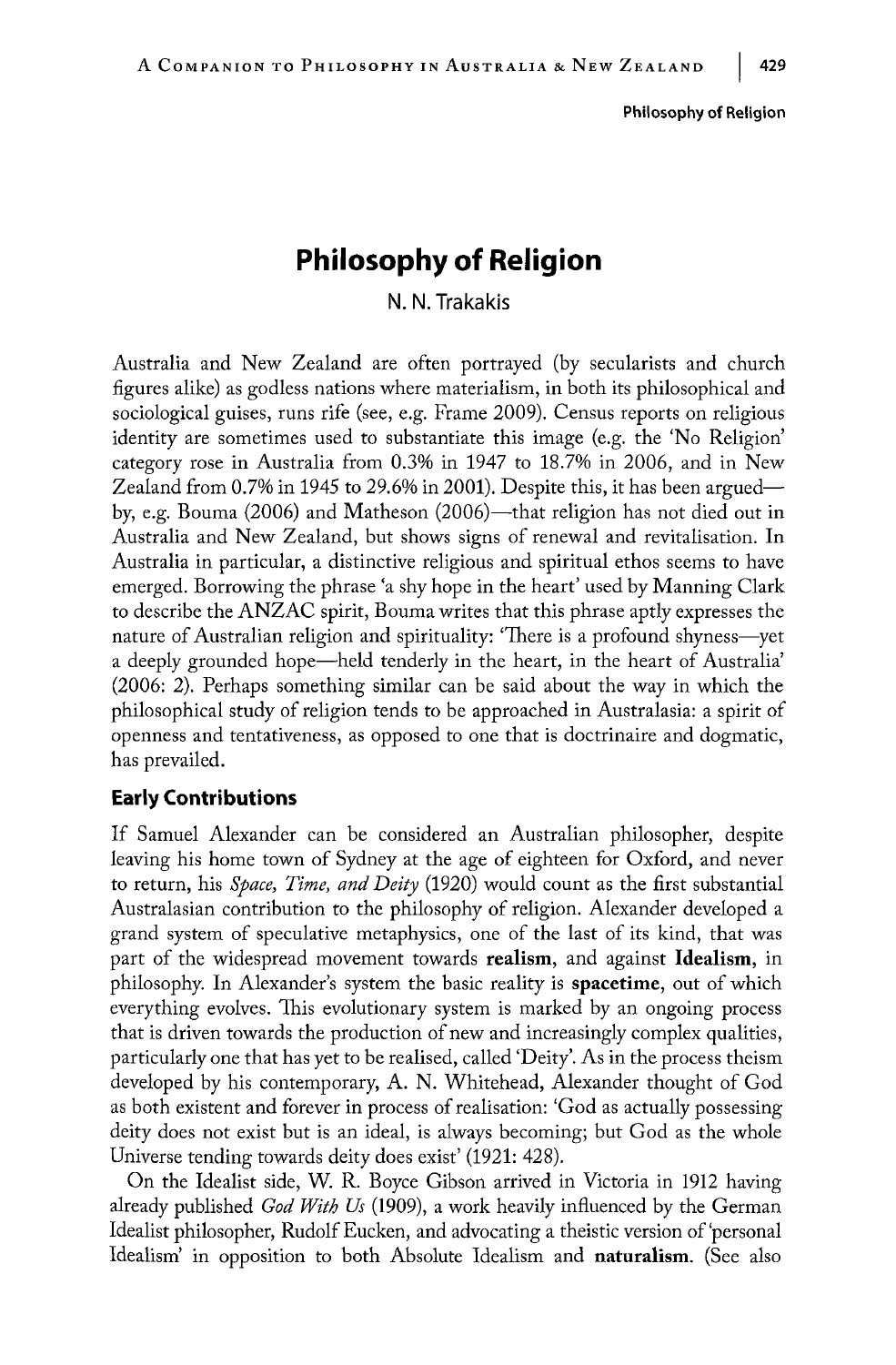Gibson's four-part series on 'Problems of Spiritual Experience' in the 1924-25 issues of the *Australasian journal* of *Psychology and Philosophy* [1924a, 1924b, 1924c, 1925b]). Alexander ('Sandy') Boyce Gibson succeeded his father in the chair of philosophy at the **University ofMelbourne** in 1935 and also took a strong interest in the philosophy of religion, publishing after his retirement one book on the interplay between religious faith and doubt in Dostoevsky's life and novels, and another on becoming empirically acquainted with the non-empirical and thus overcoming the divide between theism and empiricism (Gibson 1970; 1973).

Although **John Anderson** had little to offer the philosophy of religion, his atheism played an important role in setting up naturalism as the dominant paradigm in subsequent Australasian philosophy. Anderson rejected the traditional arguments for the existence of God (e.g. in a 1935 paper he discusses, and seeks to strengthen, the critique of the design argument offered in Hume's *Dialogues concerning Natural Religion,* though curiously he makes no appeal to evolutionary theory), but he did not attempt to derive his atheism from any arguments in the philosophy of religion, such as the argument from evil. Rather, his atheism was the product of a thoroughgoing empiricism and realism, according to which there is only one way of being, that of ordinary things in **space** and **time,** and hence there are no supernatural beings such as God. But it was Anderson's resolutely secular conception of education that was to give him greatest notoriety. Education, Anderson argued, is essentially concerned with free inquiry and **critical thinking,**  whereas religion promotes dogmatism, servility and indoctrination, and so the two are flatly opposed. After public addresses espousing such views, Anderson was condemned by the Sydney press and church officials, and was even censured by the NSW Parliament (Baker 1979: 118-21).

## **Natural Theology and Atheology**

Over the last few decades Australasian philosophers have made significant contributions to the projects of natural theology and atheology, where the case for and against the existence of God is assessed on the basis of rational argumentation alone, unaided by religious faith or divine revelation. A case in point is Peter Forrest (1996a), who under the banner of 'scientific theism' has attempted to show that belief in God is the best explanation of various features revealed by, or implicit in, modern science. Forrest engages in what he calls 'the apologetics of understanding', the project of defending theism by showing that it enables us to understand or explain various things (such as the world's beauty and its suitability for life) better than its rivals, especially **naturalism.** But the explanations posited by Forrest are not supernatural explanations: 'I am an antisupernaturalist without being a naturalist', he writes (1996: 2). Forrest's theism avoids the supernatural insofar as its eschews any violations of the **laws of nature** and any entities that do not have a precedent in well-confirmed scientific theories. More recently but more controversially, Forrest (2007) has defended a highly speculative and unorthodox conception of divinity where God (and not simply our conception of God) develops over time. On this view, God initially is neither personal nor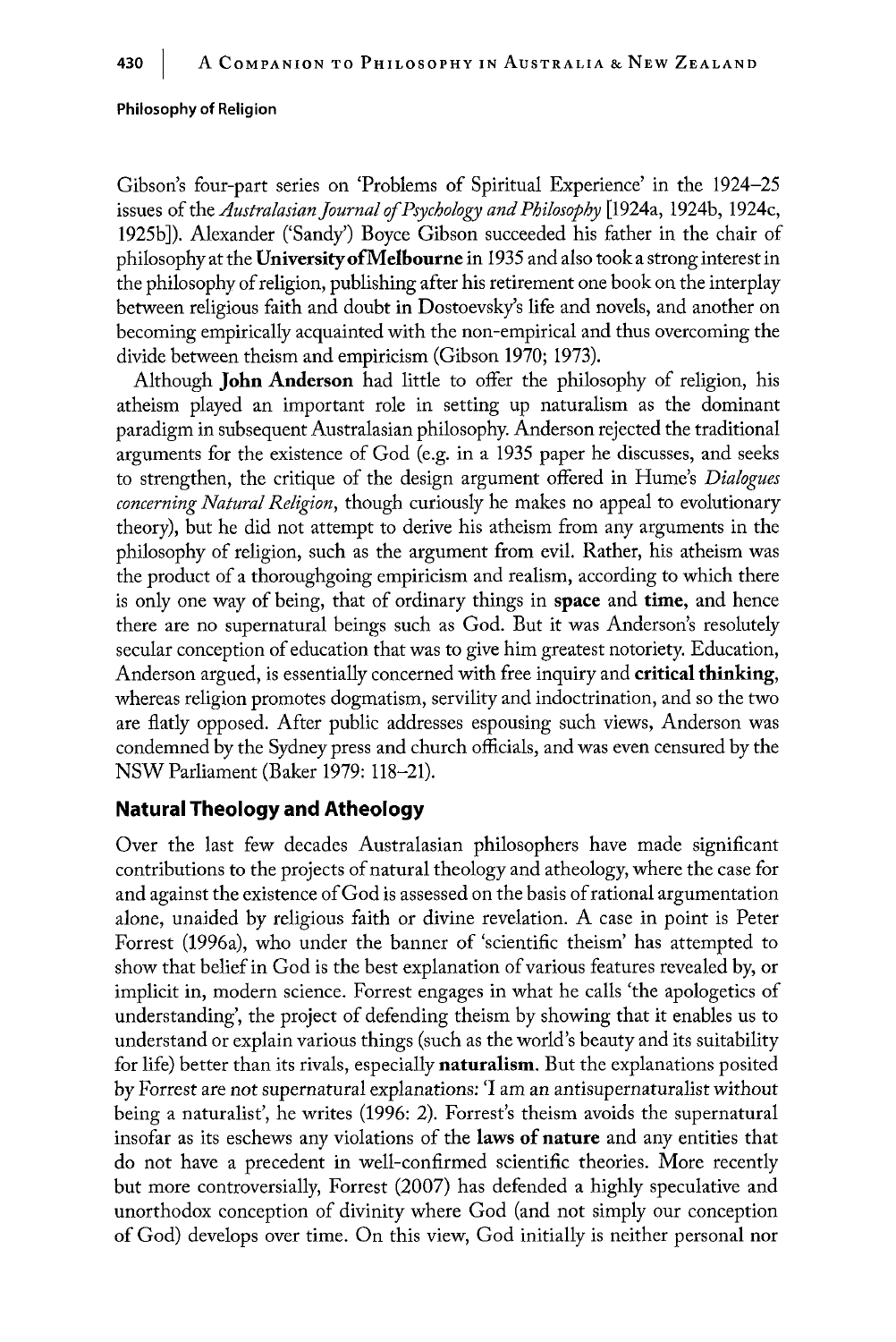lovable, but is pure will and unrestricted agency. A series of events, however, results in God becoming a community of divine love, the Holy Trinity, with one of the Persons of this Trinity becoming fully human to show us divine love.

Important contributions to each of'the big three' arguments for the existence of God have been made by Australasian philosophers. Barry Miller (1992) defends a version of the cosmological argument, relying not on the principle of sufficient reason, but on the premise that the existence of the universe or any of its parts (logically) could not be a brute fact. Subsequently, Miller went on to argue that the creator of the universe whose existence his earlier work attempted to demonstrate is not to be identified with the anthropomorphic God of perfect-being theology, but with the Thomistic God conceived as Subsistent Existence (identical with his existence) and thus as radically different from any other being, possible or actual (Miller 1996). In the final part of his 'trilogy' (Miller 2002), he defends the view, presupposed in the idea of Subsistent Existence, that existence is a real property of individuals and 'exists' is a first-level predicable.

Graham Oppy, on the other side of the theist/atheist divide, engaged in prolonged debate in the journals during the 1990s with William Lane Craig and others over the *kalam* cosmological argument. A useful but neglected question in debates of this sort is: When should someone who presents a philosophical argument be prepared to concede that their argument is unsuccessful? Oppy (2002) takes up this topic, and argues that Craig ought to admit that his *kalam* argument is a failure. Oppy has also considered and criticised some new versions of the cosmological argument advanced by Robert Koons, Richard Gale and Alexander Pruss.

Mark Wynn (1999), at the time at the **Australian Catholic University,** offered a defence of the argument from design. But unlike traditional formulations of this argument, Wynn's argument is rooted in features of the world that are charged with valuational significance (e.g. the world's beauty and its tendency to produce richer and more complex material forms) and attempts to break away from anthropomorphic conceptions of God as a human artisan writ large. Nowadays, however, design arguments usually make appeal to fine-tuning, the fundamental structure and properties of the universe that are finely adjusted to allow for the existence of life. Fine-tuning arguments have come in for some heavy criticism at the hands of Australasian philosophers, including M. C. Bradley (2001) and Mark Colyvan, **Graham Priest** and Jay Garfield (2005).

Somewhat peculiarly for a nation that takes pride in the empirical, Australia has witnessed a flurry of activity over the *a priori* ontological argument. Max Charlesworth (1965) led the way with a new translation of, and a running commentary on, Anselm's *Proslogion* and the texts of the subsequent debate between Anselm and Gaunilo. Soon thereafter Richard Campbell (1976) presented a new interpretation of Anselm's argument, and defended it against the objections of Gaunilo, Kant and others. But it was Graham Oppy's *Ontological Arguments and Belief in God* (1996) that raised the discussion to new heights, providing the most detailed and rigorous examination of the ontological argument to date. In this work Oppy develops and defends a general objection that is intended to apply to all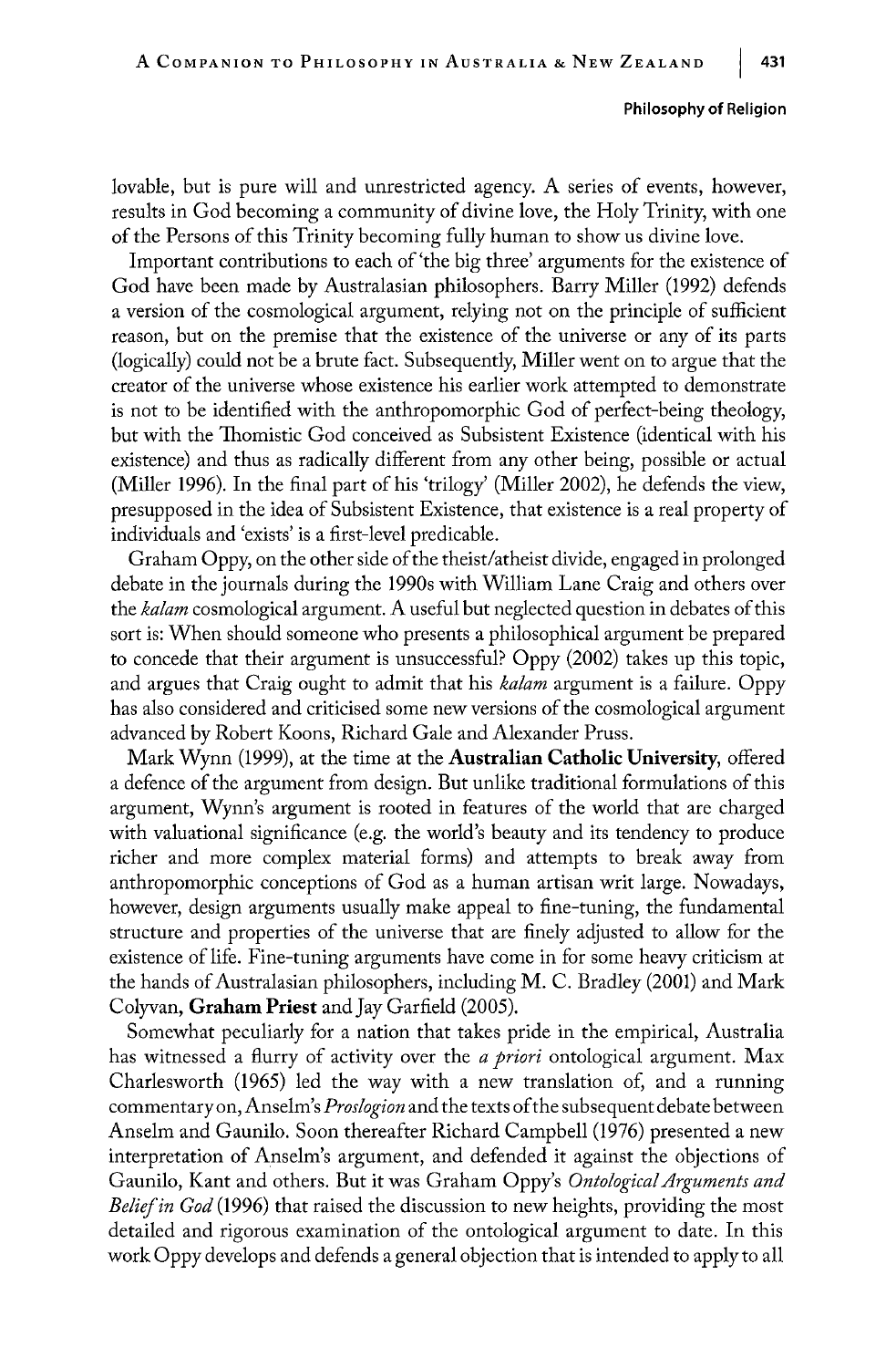formulations of the argument (though this general objection was later recanted in Oppy 2001 and 2006), and concludes that 'ontological arguments are completely worthless: While the history and analysis of ontological arguments makes for interesting reading, the critical verdict of that reading is entirely negative' (1996: 199). An equally negative conclusion is reached in Oppy's follow-up study, *Arguing about Gods* (2006a), where he examines classical and contemporary arguments for and against the existence of God, and concludes that 'no argument that has been constructed thus far provides those who have reasonable views about the existence of orthodoxly conceived monotheistic gods with the slightest reason to change their minds' (2006a: 425). The meticulous and thorough scholarship that lies behind these verdicts justifies the remark Paul Helm once made that, 'an "oppy" is clearly a creature with the eye of an eagle and the pen of a ready writer' (Helm 1997: 477).

Across the Tasman, John Bishop in *Believing by Faith* (2007a) also thinks that the arguments of natural theology and natural atheology are unsuccessful. Specifically, Bishop holds that the core theistic truth-claims are 'evidentially ambiguous' in the sense that our total available evidence is equally viably interpreted either from a theistic perspective or an atheistic perspective. Given the evidential ambiguity of theism, argues Bishop, it can under certain circumstances be morally permissible to 'believe by faith', or to 'make a doxastic venture' in the direction of theistic faith-commitment. Bishop thus defends a modest version of fideism that is inspired by William James' 1896 lecture 'The Will to Believe', and defends it against various objections, including those put forward by 'hard-line' evidentialists, who insist that commitment to religious belief without evidential support can never be justified.

Arguments from evil, of course, often play a crucial role in the atheologian's case against God, but since Australasian philosophers have made a quite distinctive contribution to this topic, it is dealt with under a separate entry.

### **Miracles**

Australasian philosophers have also been active in discussions of miracles. Bruce Langtry, for example, challenged the arguments Hume and Mackie put forward against miracle-reports as evidence for theism (Langtry 1972, 1975, 1985, 1988). Levine (1989) offers a more systematic explication of Hume's argument against justified belief in miracles, showing how it follows from Hume's analysis of **causation.** Hume's position on miracles, according to Levine, has not been properly understood, since its connection to his views on causation has never been adequately examined. Levine also argues, against Hume, that a justified true belief in the occurrence of an event justifiably thought to be a miracle is possible. Stephen Buckle (2001) also takes up Hume's case against belief in miracles as developed in Section X of the *Enquiry* (as well as Hume's case against the design argument in Section XI). Buckle spends much time in contextualising Hume's critique of religion, showing that the critique can properly be understood only if it is placed within the context of the wider sceptical argument of the *Enquiry.*